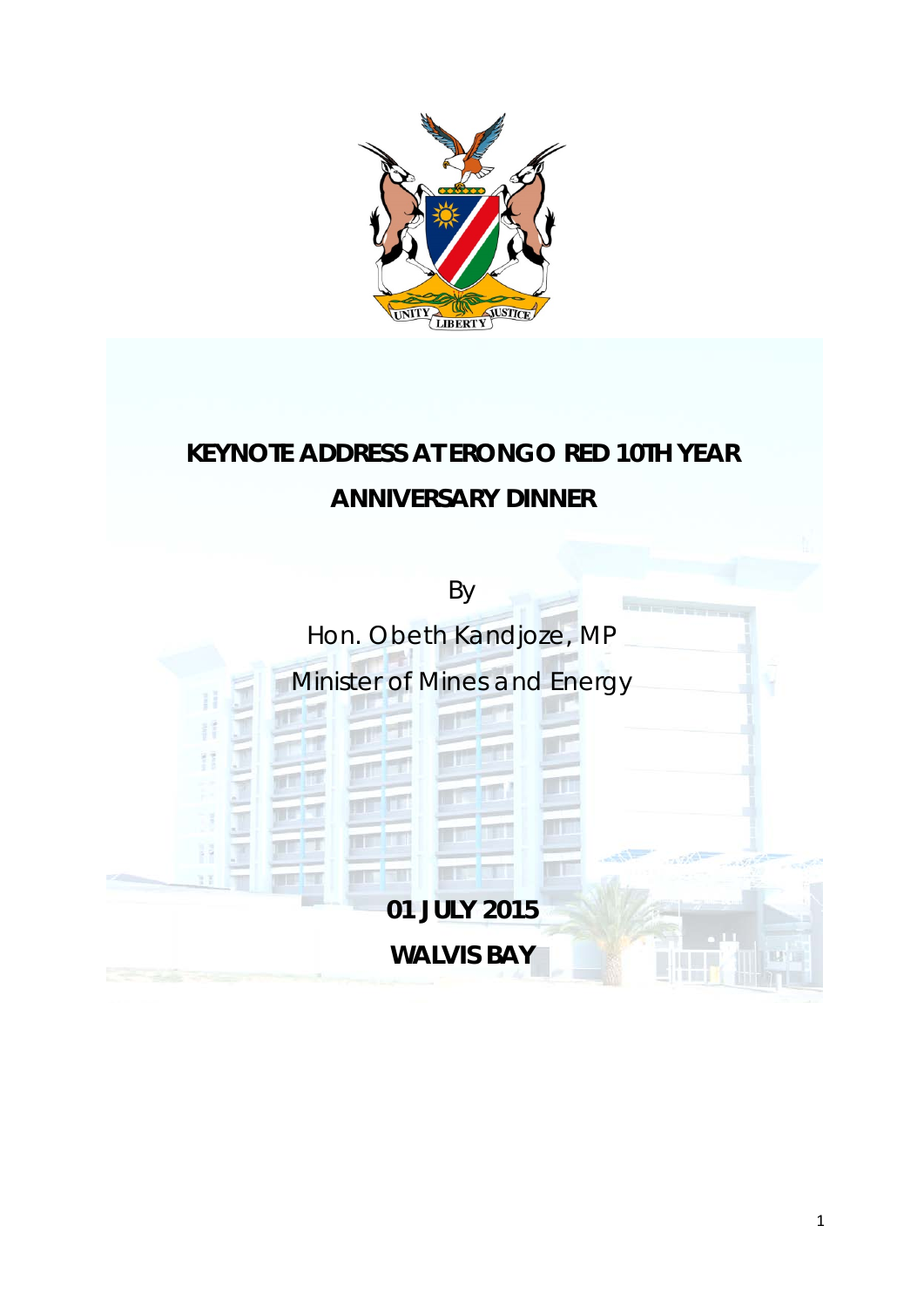**Masters of Ceremonies,**

**Minister of Urban and Rural Development, Hon. Sophia Shaningwa Deputy Minister of Urban and Rural Development, Hon. Derek Klazen Regional Councillors present Your Worship – The Mayors representing shareholder institutions Local Councillors present Captains of Municipalities and Town Councils Captains in the electricity supply industry Distinguished Ladies and Gentlemen All protocol observed.**

A very good evening to you all,

As we celebrate Erongo RED turning 10 years today, it is my pleasure and honour to address this evening. I am very pleased to be here as this event demonstrates that the electricity supply industry is undeniably growing.

One of the inventions that have changed how people live and experience the world is the invention of electricity. Electricity has become so essential in our lives that it would be difficult to live without it. Erongo RED plays a vital role not only in people's lives but most importantly for businesses especially in Erongo Region where there is so much invested in industries like mining and fishing.

Since independence, the electricity supply industry has gone through various phases of change. These changes were aimed at ensuring that the industry becomes sustainable and robust to meet ever the increasing growth in the country. Another reason for change was to regulate the pricing while delivering a good quality service to the end consumer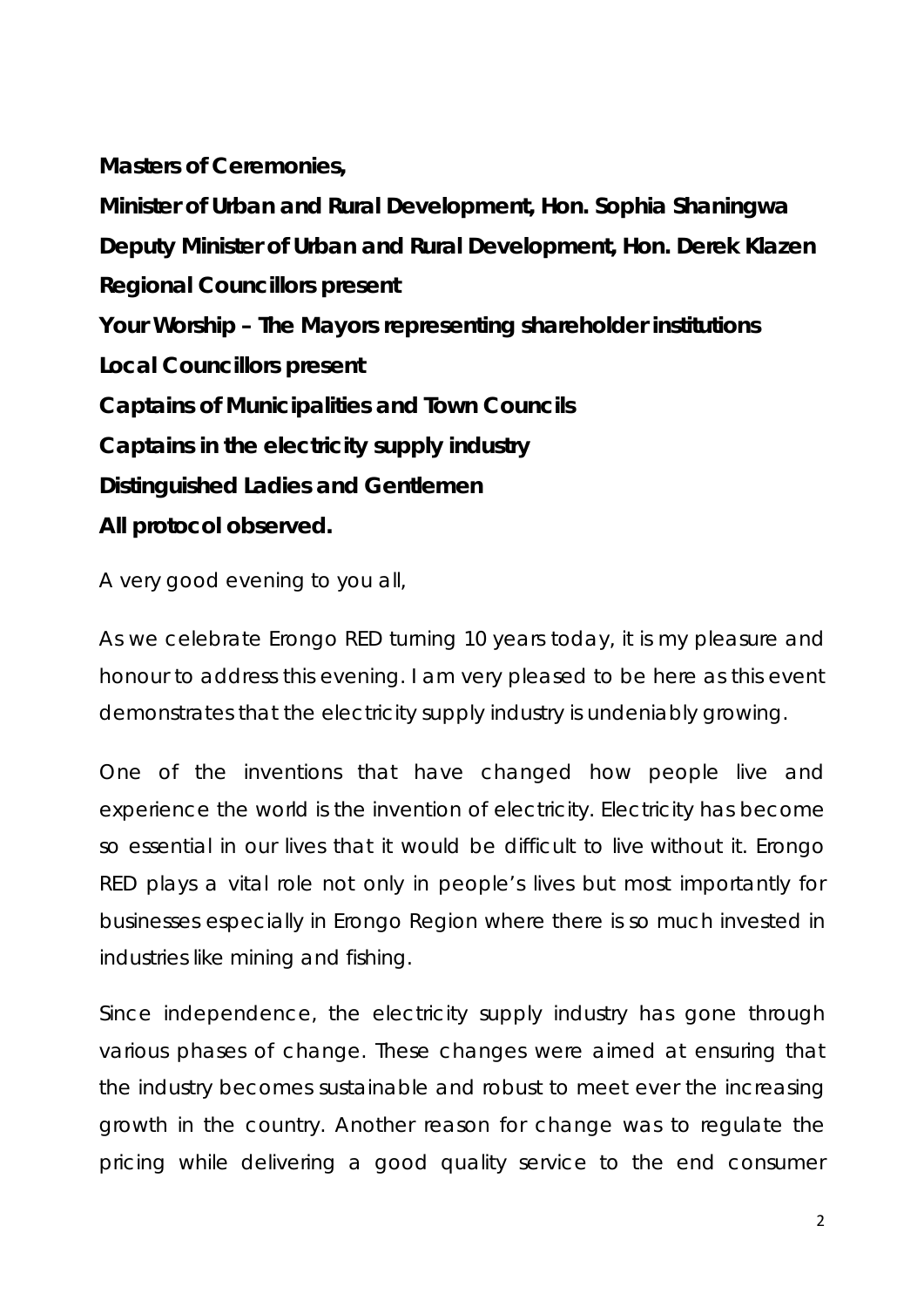through economies of scales. Many of you present here will still remember the days when some of the towns were disconnected completely because of non-payment. However, since the creation of the REDs, no towns under the REDs were disconnected. These achievements could only be attained because of the government's initiative to create REDs through GRN ESI restructuring Policy. This policy paved way for the REDs to provide and distribute electricity through economies of scale and the pooling of human, operational and capital resources and prudent financial management.

The government also established a body to regulate the electricity supply industry. The regulation of the industry is the responsibility of the Electricity Control Board (ECB). Thus, the electricity industry in Namibia is fully regulated. Electricity Control Board (ECB) is also responsible for issuing of licenses for generation, transmission and distribution and to ensure that electricity users are not over charged whilst also ensuring that industry is operating sustainably.

## **Master of Ceremonies,**

Allow me also to briefly share with you information regarding the emergency power constraint that occurred in May this year. As you are all aware, Namibia continues to import about 60% of electricity requirements from other countries such as South Africa, Mozambique, Zambia and Zimbabwe. On 21 May 2015, we experienced an interim power supply constraint. Zimbabwe, who is one of our suppliers, experienced a breakdown on their transformers at one of their major substations. The breakdown made it difficult for Zimbabwe to deliver agreed 80MW to Namibia. In addition, in South Africa, Eskom experienced some constraints forcing them to withdraw their power exports to other countries including Namibia. These events affected the guaranteed supply to Namibia.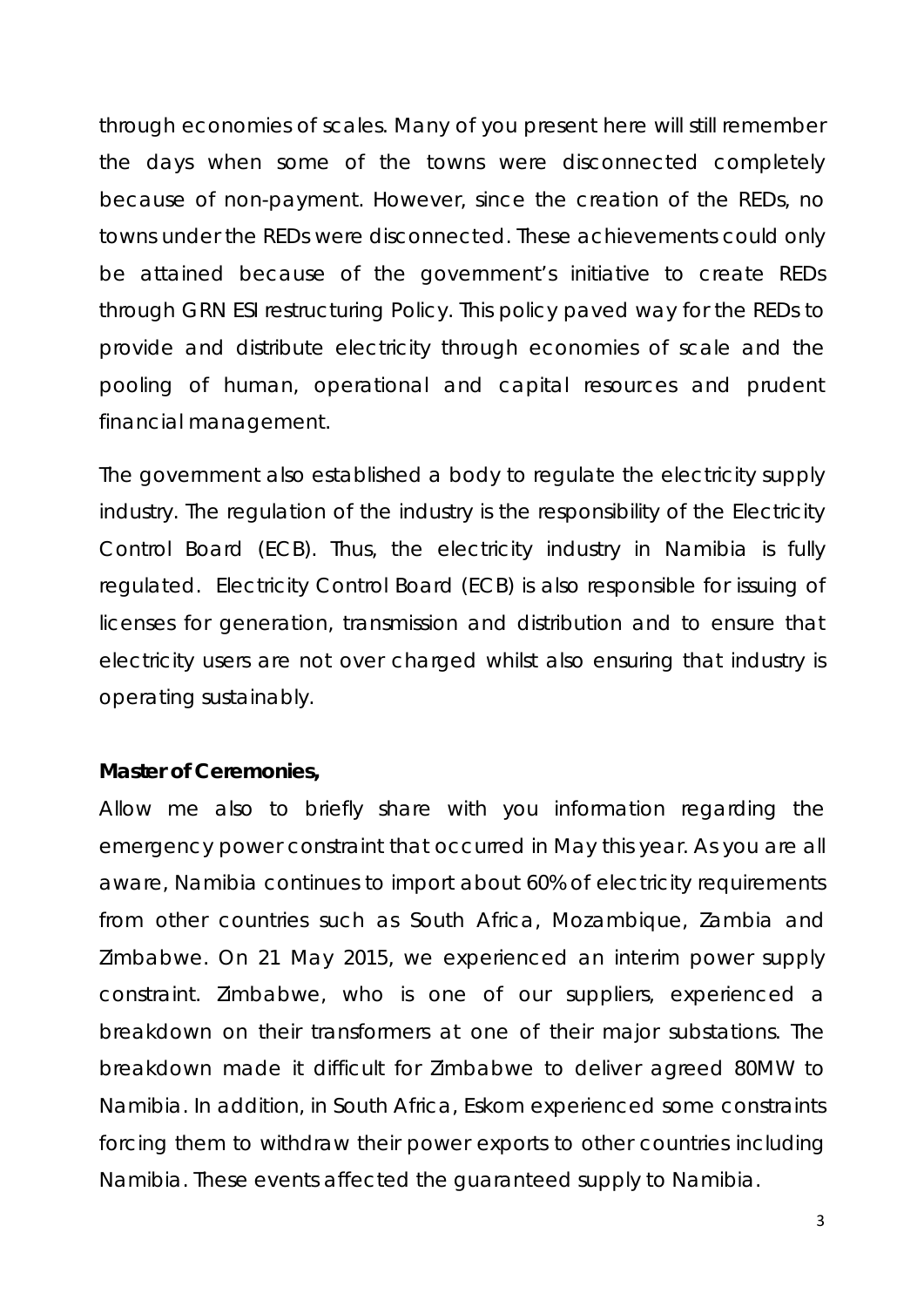However, we managed to get out of the woods and I would like to use this opportunity to thank NamPower for managing and bringing the situation under control. I also would like to thank all distributors and electricity users for responding constructively to our request to reduce their load and eventually relieving the capacity constraints.

## **Ladies and Gentlemen,**

With abundance of natural resources available such as natural gas, solar and wind, Namibia should be in a position to reverse the electricity dependency by investing in these sources of energy generation. This will not only avoid dependency on foreign electricity imports but it will also improve the living standard of our people and add value to the local economy.

In order to mitigate the electricity challenges we are facing today, we must strive towards investing in a reliable base load power generation plant. Our Government's decision to develop the Kudu Gas Project shows that the government is determined to secure electricity supply and eliminate electricity shortages in Namibia. Therefore we should all supplement government efforts to turn Namibia into net electricity exporter. Without reliable electricity supply, industries such as fishing and mining will struggle, forcing thousands out of work and creating additional socio-economic challenges.

As you celebrate a decade of service excellence, it is equally important to pause and reflect on the future. You should now fully utilize the skills and experiences that you gained to expand and even do better for years to come. In the life of a human, 10 years seems to be like yesterday but for a company, 10 years is an achievement. Thus, it is fitting to express my